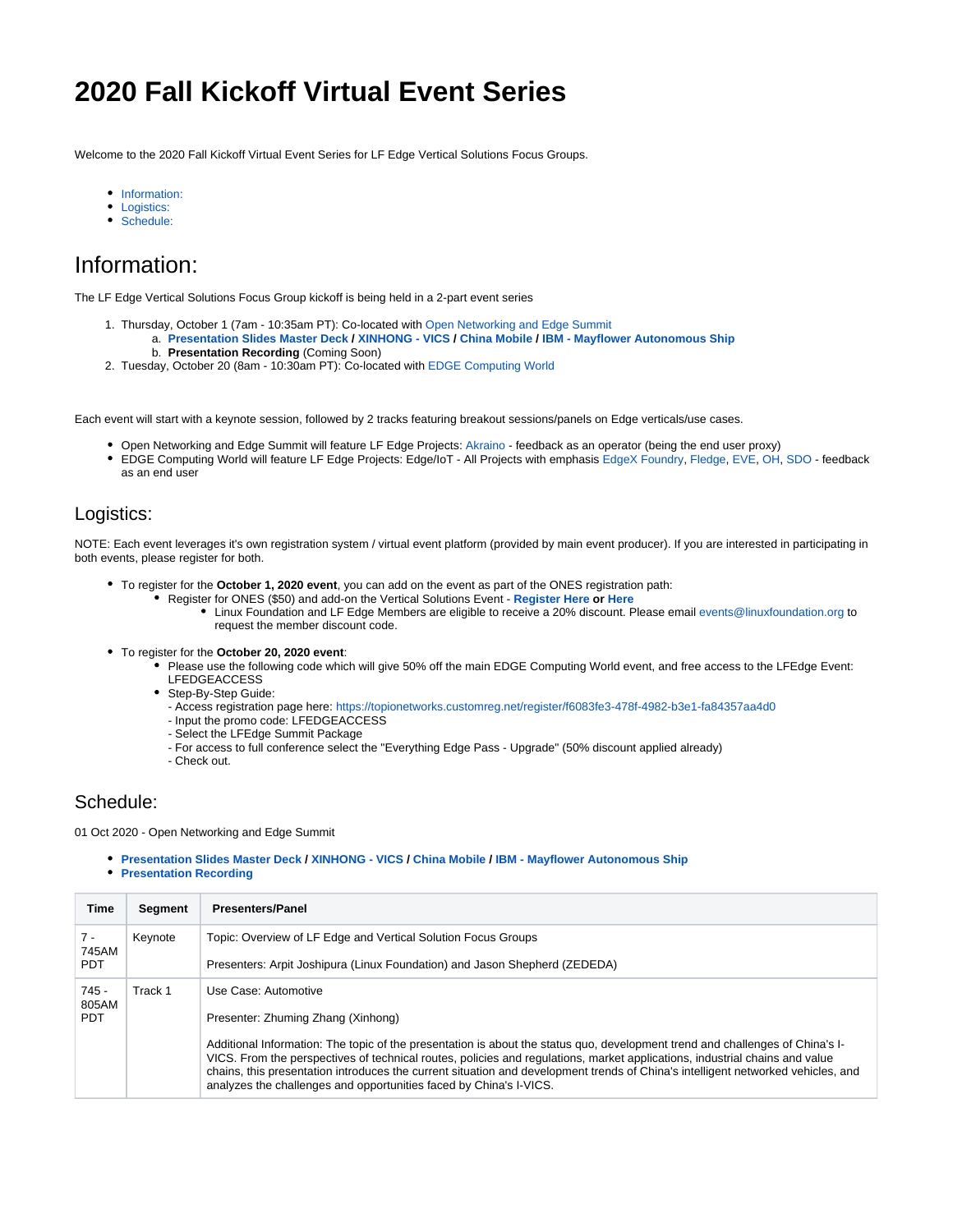| $805 -$<br>825AM               | Track 1              | Use Case: Manufacturing/Industrial                                                                                                                                                                                                                                                                                                                                                                                                                                                                                                                                                                                                                                          |  |  |
|--------------------------------|----------------------|-----------------------------------------------------------------------------------------------------------------------------------------------------------------------------------------------------------------------------------------------------------------------------------------------------------------------------------------------------------------------------------------------------------------------------------------------------------------------------------------------------------------------------------------------------------------------------------------------------------------------------------------------------------------------------|--|--|
| <b>PDT</b>                     |                      | Presenter: Sriram Rupanagunta (Aarna Networks)                                                                                                                                                                                                                                                                                                                                                                                                                                                                                                                                                                                                                              |  |  |
|                                |                      | Additional Information: In this presentation, you will learn how 5G tenables Industry 4.0, in relation to Manufacturing. We will<br>present the challenges faced in Application Management of Industry 4.0, and how they can be addressed using the popular<br>open source solutions that provide orchestration and automation of the applications at the edge. You will also be learning about<br>some of the public POC (Proof of concept) projects which are being worked on, in the domain of application orchestration and<br>automation.                                                                                                                              |  |  |
| $825 -$<br>855AM<br><b>PDT</b> | Track 1              | Use Case: Telco<br>Presenter: Yanjun Chen (China Mobile)                                                                                                                                                                                                                                                                                                                                                                                                                                                                                                                                                                                                                    |  |  |
|                                |                      | Additional Information: This presentation is about to give a sharing on progress and visions from China Mobile on edge<br>computing, including edge computing services strategy, the technical focus, and the vertical solutions development roadmap. In<br>addition, you will see varieties of edge computing service trials made by China Mobile and 3'rd party partners as well as the new<br>practice on business incubation                                                                                                                                                                                                                                            |  |  |
| $855 -$<br>925AM<br><b>PDT</b> | Track 1              | Use Case: Transportation and Logistics                                                                                                                                                                                                                                                                                                                                                                                                                                                                                                                                                                                                                                      |  |  |
|                                |                      | Presenters: Eric Aquaronne (IBM), Naeem Altaf (IBM)                                                                                                                                                                                                                                                                                                                                                                                                                                                                                                                                                                                                                         |  |  |
|                                |                      | Additional Information:                                                                                                                                                                                                                                                                                                                                                                                                                                                                                                                                                                                                                                                     |  |  |
|                                |                      | An ultimate Edge, the Mayflower.<br>This ship is an implementation of a totally explanable AI on an edge that is not always connected, and that will navigate the<br>oceans to collect environmental Science.<br>We will cover the mission, the maker (this is not made by IBM), the challenges<br>Then the functional building blocks: what they do and where they are in this really hybrid thing<br>Get ready this one is going to revolutionize an industry :-) not a project, a reality now<br>www.mas400.com                                                                                                                                                          |  |  |
| 925AM                          | Keynote /<br>Closing | Panel: Meeting at the Edge - Cross community collaboration to define Telecom Edge Reference Architectures                                                                                                                                                                                                                                                                                                                                                                                                                                                                                                                                                                   |  |  |
| 10AM<br><b>PDT</b>             |                      | Presenters: Ahmad ElSwaf (Saudi Telecom), Beth Cohn (Verizon), Sukhdev Kapur (Juniper)                                                                                                                                                                                                                                                                                                                                                                                                                                                                                                                                                                                      |  |  |
|                                |                      | Additional Information: Learn how the CNTT and LF Edge communities have joined forces to define the infrastructures required<br>to support distributed Telecom workloads. The need to rapidly build out infrastructure to support 5G, IoT and other distributed<br>network types, means the Telecom operators and vendors must collaborate on defining a standard reference model that<br>supports not only the core, but quantifies the Edge at the same time. This panel of operators and vendors representing the<br>CNTT and LF Edge communities will discuss the challenges and opportunities involved in incorporating all the sometimes<br>conflicting requirements. |  |  |

#### 20 Oct 2020 - EDGE Computing World

| Time                        | Segment | <b>Presenters/Panel</b>                                                                                                                                                                                                                                                                               | <b>Session</b><br><b>Status</b><br>(Pending<br>/Confirmed) | Presentation<br>Slides /<br>Recording |
|-----------------------------|---------|-------------------------------------------------------------------------------------------------------------------------------------------------------------------------------------------------------------------------------------------------------------------------------------------------------|------------------------------------------------------------|---------------------------------------|
| $8-$<br>840AM<br><b>PDT</b> | Keynote | Topic: Overview of LF Edge and Vertical Solution Focus Groups                                                                                                                                                                                                                                         | Confirmed                                                  |                                       |
|                             |         | Presenters: Arpit Joshipura (Linux Foundation) and Jason Shepherd (ZEDEDA)                                                                                                                                                                                                                            |                                                            |                                       |
| 845-<br>915AM               | Track 1 | Use Case: Oil and Gas                                                                                                                                                                                                                                                                                 | Confirmed                                                  |                                       |
| <b>PDT</b>                  |         | Presenters: Jason Shepherd (ZEDEDA/Project EVE), Obinna Ilochonwu (Schlumberger)                                                                                                                                                                                                                      |                                                            |                                       |
|                             |         | Additional Information:                                                                                                                                                                                                                                                                               |                                                            |                                       |
|                             |         | Fireside Chat: Leveraging open source to accelerate digital transformation in Oil and Gas.                                                                                                                                                                                                            |                                                            |                                       |
|                             |         | Discussion on the broader opportunities and challenges in oil and gas and how Schlumberger and Agora are tapping into<br>various technologies to accelerate digital transformation for their customers. This includes solutions that leverage open source<br>software, such as LF Edge's Project EVE. |                                                            |                                       |